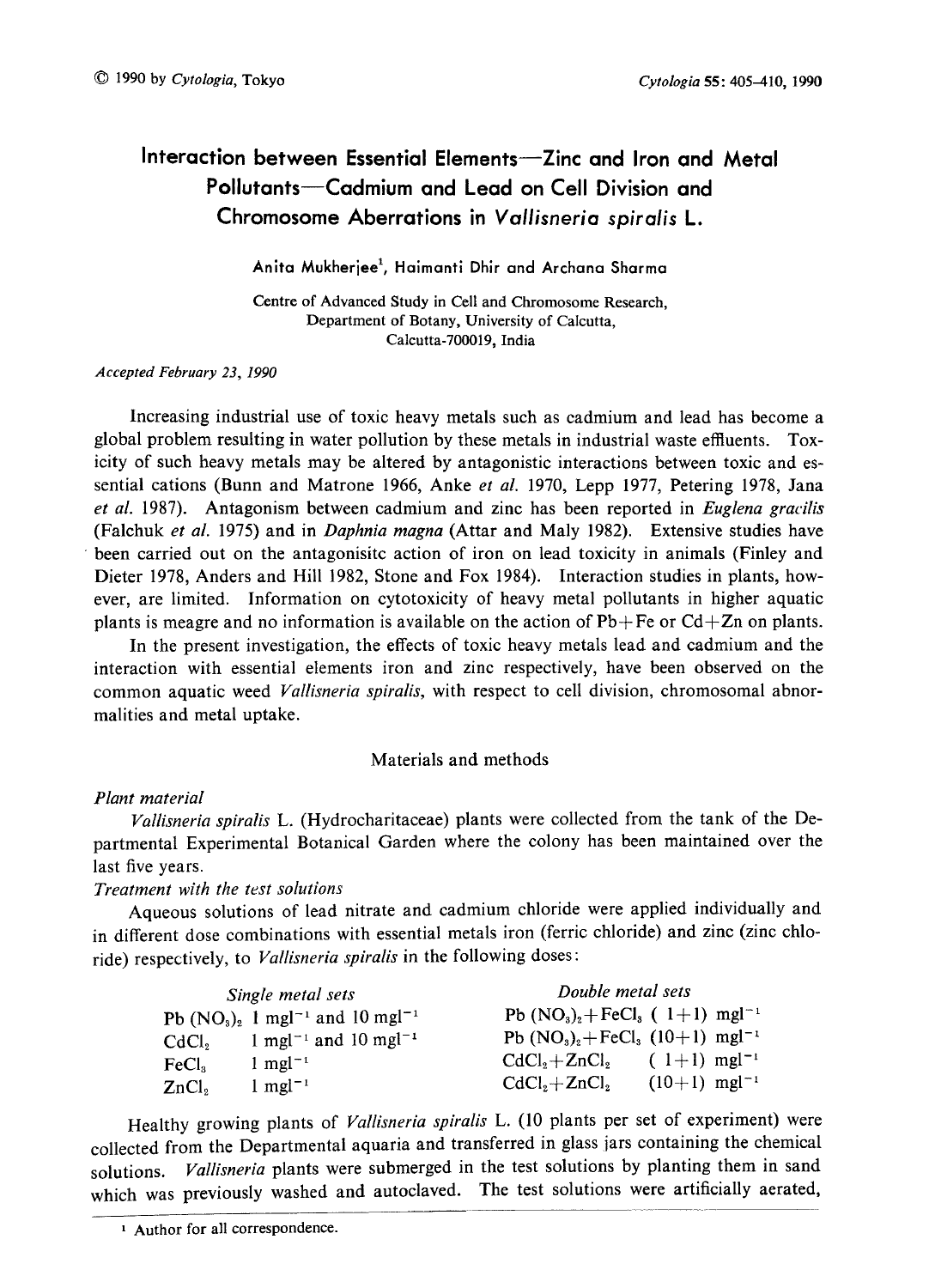maintained at neutral pH in Hoagland's solution (control) or graded buffered Hoagland's solution (pH 7) and temperature of  $30+2^{\circ}$ C, and the plants exposed to a photoperiod cycle of 14 h dark and 10 h light to source of light intensity 10,000 lux  $m^{-2}$ .

After 24h and 72h, leaf tips were squashed after overnight fixation in acetic acid: ethyl alcohol (1:3) followed by acetic orcein squash technique (Sharma and Sharma 1980). The slides were coded and observed blind to eliminate observer bias. 10,000 cells were scanned per experimental as well as control sets for mitotic index, and 1000 cells per set for study of chromosomal aberrations. The latter were subdivided into three groups: Group A included anomalies arising from spindle disturbances leading to stickiness, lagging, anaphase bridge, early separation and diplochromatids; Group B consisted of aberrations arising from direct effect on the chromosome, such as breaks and gaps; Group C included gross aberrations such 4s pycnosis, clumping and fragmentation.

Duncan's multiple range test was used to determine the significance at 95% confidence limits. Accumulation of Cd and Pb in leaf tissue was measured by an Atomic Absorption Spectrophotometer. Fresh leaf tissue was dried in oven at 60 to 80 $^{\circ}$ C. To 1 g of the dried sample, 5 ml of triacid mixture (conc. HNO<sub>3</sub>, H<sub>2</sub>SO<sub>4</sub> and 60% HClO<sub>4</sub>; 9:2:1) were added. The mixture was heated until a clear solution was obtained. The digested material was then diluted to 100ml with glass distilled water and prepared for observation in Perkin-Elmer 303 AAS. The mean values with standard deviation are given in Table 3.

| Treatment with                |                    | Dividing cell $(\%)^*$ |
|-------------------------------|--------------------|------------------------|
| concentration<br>$(mgl^{-1})$ | 24 hr exposure     | 72 hr exposure         |
| Control (0)                   | $4.105 + 0.922a$   | $4.126 + 1.05a$        |
| Cd(1)                         | $4.299 + 1.405a$   | $3.770 + 1.321a$       |
| Cd(10)                        | $2.791 + 0.980b$   | $2.086 + 1.044b$       |
| Zn(1)                         | 4.327 $\pm$ 2.654a | $3.890 + 1.360a$       |
| $Cd(1)+Zn(1)$                 | $3.055 + 1.276b$   | $2.687 + 1.348b$       |
| $Cd(10)+Zn(1)$                | $2.081 + 0.864b$   | $1.754 + 0.784b$       |
| Pb(1)                         | $2.377 + 0.637b$   | $2.209 + 0.647$        |
| Pb(10)                        | $1.068 + 0.158c$   | $0.973 + 0.220c$       |
| Fe(1)                         | $4.290 + 1.313a$   | $4.021 + 1.264a$       |
| Pb $(1) + Fe(1)$              | $4.739 + 1.452a$   | $4.305 + 1.914a$       |
| Pb $(10) + Fe(1)$             | $0.974 + 0.108c$   | $0.883 + 0.172c$       |

Table 1. Effects of concentrations of Cd, Pb, Fe and Zn on leaf tip cell division of Vallisneria spiralis L.

\* Values in a vertical column followed by the same letter are not significantly different at 5% level as de termined by Duncan's multiple range test. Each value is the mean of 10 samples $\pm$ S.D.

#### Results and discussion

The frequency of dividing cells decreased significantly  $(P<0.05)$  from that of control data with increasing concentrations of Pb, with the higher concentration of Cd, as well as with increasing periods of exposure, of singly administered Pb and Cd salts (Table 1). The percentage of aberrant cells in the single metal treatment sets were significantly higher than that of control and related to the doses used and the period of exposure to these salts (Table 2). The group A type of aberrants were predominant over group B or C types: Chro mosome breaks were relatively less frequent, and effects of spindle disturbance resulting in stickiness, anaphase sticky bridge, metaphase arrests, diplochromatid formations and unequal separation of the chromosomes was predominant. At 72 h, for both Pb and Cd, group C type was significantly higher than that observed in control group.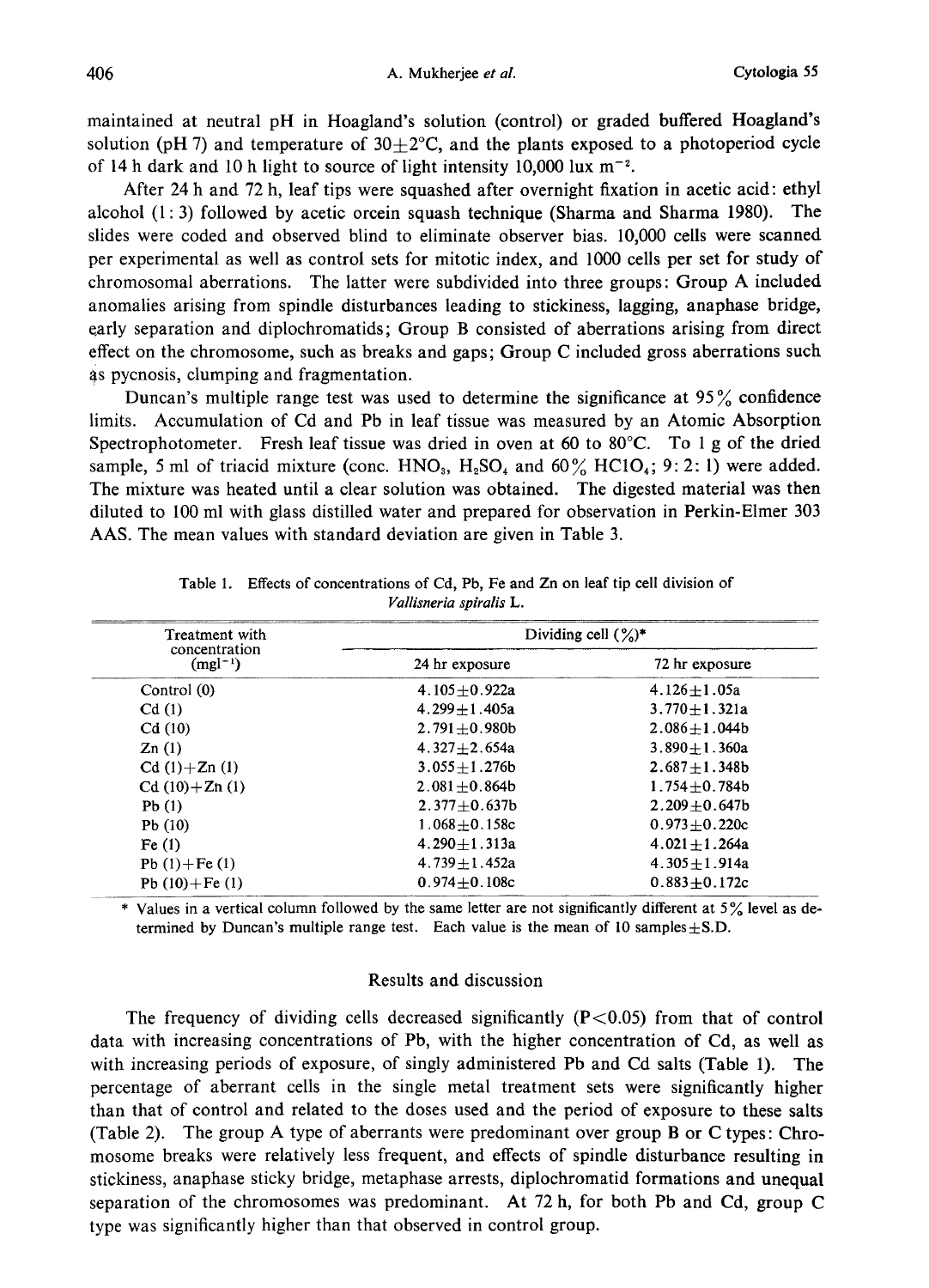Following combined treatment with:

- (i) Pb ( $1 \text{ mgl}^{-1}$ ) and Fe ( $1 \text{ mgl}^{-1}$ );
- (ii) Pb  $(10 \text{ mgl}^{-1})$  and Fe  $(1 \text{ mgl}^{-1})$ ;
- (iii) Cd ( $1$  mgl<sup>-1</sup>) and Zn ( $1$  mgl<sup>-1</sup>) and
- (iv) Cd  $(10 \text{ mgl}^{-1})$  and Zn  $(1 \text{ mgl}^{-1})$

the frequencies of dividing cells were significantly lower  $(P<0.05)$  and the aberrations induced were significantly higher  $(P<0.05)$  in the combined treatments (ii), (iii) and (iv) than that recorded in control and in the corresponding concentrations of single Pb or Cd treated sets (Table 1). The percentage of aberrant cells increased with increasing period of exposure (Table 2). The types of aberrations noted mainly involved the spindle disturbance type  $(i, e)$ . group A); however, a higher frequency of breaks (group B) was observed in these combination sets than that of single Pb or Cd treated sets. In the combined treatment (i), the frequency of dividing cells was higher and that of aberrant cells lower than the single Pb-treated set.

Table 2. Effects of concentrations of Cd, Pb, Fe and Zn on mitotic cells of Vallisneria spiralis L.

| Treatment with                | Total aberrant cell $(\frac{6}{6})^*$ |                       |  |
|-------------------------------|---------------------------------------|-----------------------|--|
| concentration<br>$(mgl^{-1})$ | 24 hr exposure                        | 72 hr exposure        |  |
| Control (0)                   | $0.138 + 0.041a$                      | $0.147 + 0.05a$       |  |
| Cd(1)                         | $0.516 + 0.054b$                      | $0.771 + 0.365$       |  |
| Cd(10)                        | $0.721 + 0.430b$                      | $0.893 + 0.437b$      |  |
| Zn(1)                         | $0.472 \pm 0.216b$                    | $0.763 + 0.247b$      |  |
| $Cd(1)+Zn(1)$                 | $0.878 + 0.230c$                      | 1.409 $\pm$ 0.373 $c$ |  |
| $Cd(10)+Zn(1)$                | $1.062 + 0.511c$                      | $1.528 + 0.415c$      |  |
| Pb(1)                         | $0.843 + 0.024c$                      | $0.882 \pm 0.551b$    |  |
| Pb(10)                        | $1.059 + 0.257d$                      | $1.352 + 0.295c$      |  |
| Fe(1)                         | $0.509 + 0.054b$                      | $0.747 + 0.393b$      |  |
| Pb $(1) + Fe(1)$              | $0.597 + 0.097$ b                     | $0.704 + 0.410b$      |  |
| Pb $(10) + Fe(1)$             | $1.183 + 0.157d$                      | $1.408 + 0.385c$      |  |

\* Values in a vertical column followed by the same letter are not significantly at 5% level as determined by Duncan's multiple range test. Each value is the mean of 10 samples $\pm$ S.D.

In the combination sets (ii), (iii) and (iv), the combined effects of FeCl<sub>3</sub> with Pb  $(NO<sub>3</sub>)<sub>2</sub>$ and  $ZnCl<sub>2</sub>$  with  $CdCl<sub>2</sub>$  were more toxic than those of the single metals. Significant enhancement in the frequency of aberrant cells and decrease in the frequency of dividing cells in the combined treatments as compared to the individual control sets, showed a synergistic interac tion between Fe and Pb and Zn and Cd in Vallisneria spiralis L. with respect to the parameters mentioned at these specific doses. Possibly, metals when given in combination at these doses, disrupt cell division through acting on other metabolites or through ionic disbalance. In the combination set (i) however, when a lower concentration of Pb  $(NO<sub>3</sub>)<sub>2</sub>$  was administered together with FeCl<sub>3</sub>, antagonism between the two salts was apparent. It seems therefore, that iron could neutralise the toxic action of small doses of lead, leading to an increase in mi totic activity to a level higher than that of either lead or iron given alone.

Simultaneous treatment with other metal pollutants in plants gave either additive (Fis kesjo 1980, Dhir et al. 1985, Mukherjee and Sharma 1987, Mukhejee and Sharma 1988), synergistic (Malone et al. 1978, Allison and Dzialo 1981, Whitton and Snehlata 1982, Jana and Choudhuri 1984) or antagonistic effects (Pietilainen 1975, Keul et al. 1979). Certain metals like Hg, Cu, Zn, Cd and Pb were more toxic in combination than when present alone (Gachter 1976). Interactions between Pb and Cd on primary production of phytoplankton indicated antagonism when concentration of Pb exceeded that of Cd while synergism was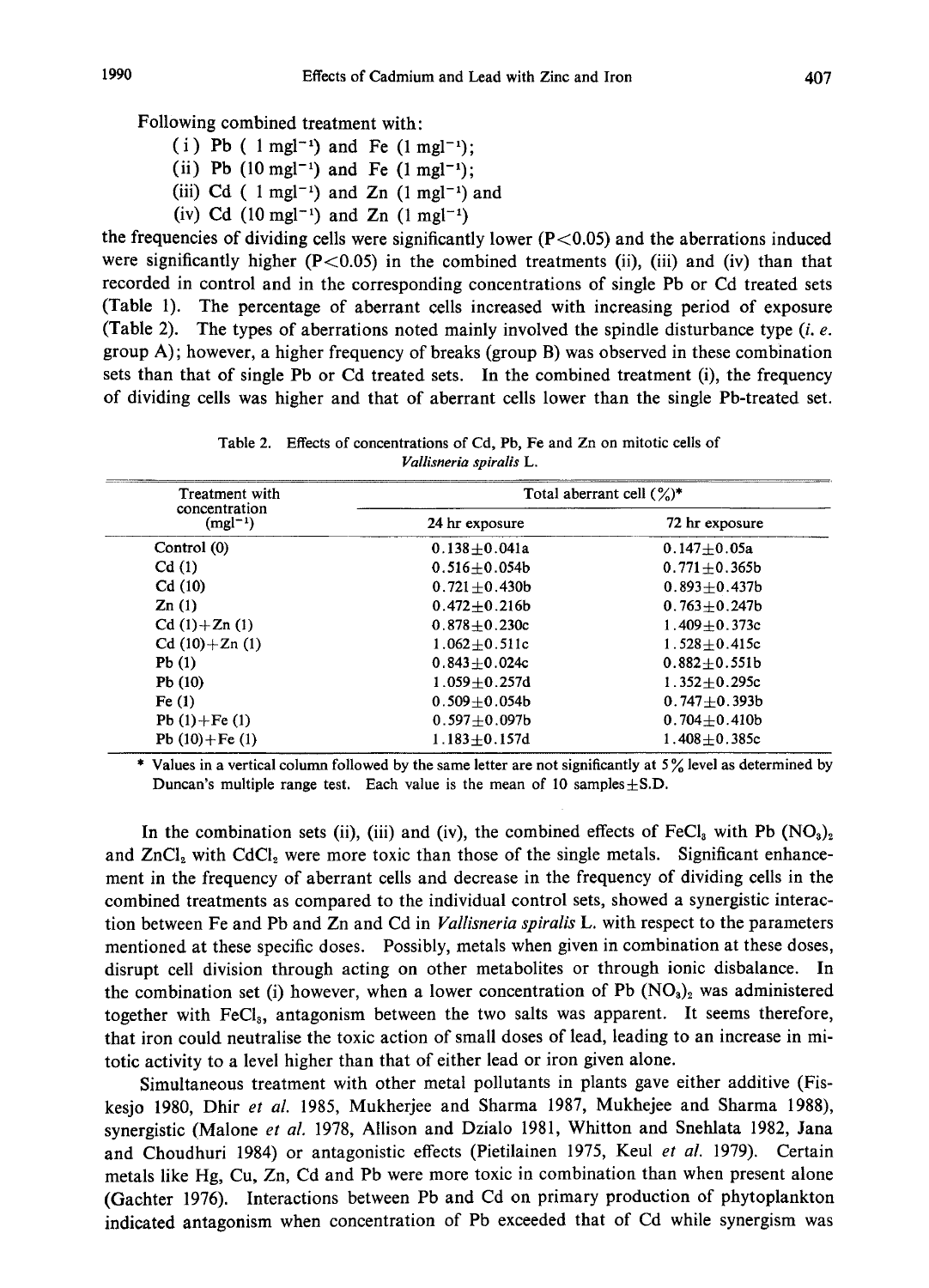

Figs. A-H. Microphotographs showing chromsomal aberrations in Vallisneria spiralis following Cadmium and Lead treatments. A, Normal metaphase showing  $2n=20$  (ca  $\times 2500$ ). B and C, Spindle disruption leading to multipolarity and laggards (ca  $\times$  2500). D and E, Anaphase sticky bridge (ca  $\times$ 2500,  $\times$ 4800). F, Chromosome breaks and laggards at anaphase (ca  $\times$ 3500). G, Clumped mephase (ca  $\times$  1800). H, Pycnosis and gross pulverisation of chromatin matter (ca  $\times$  4800).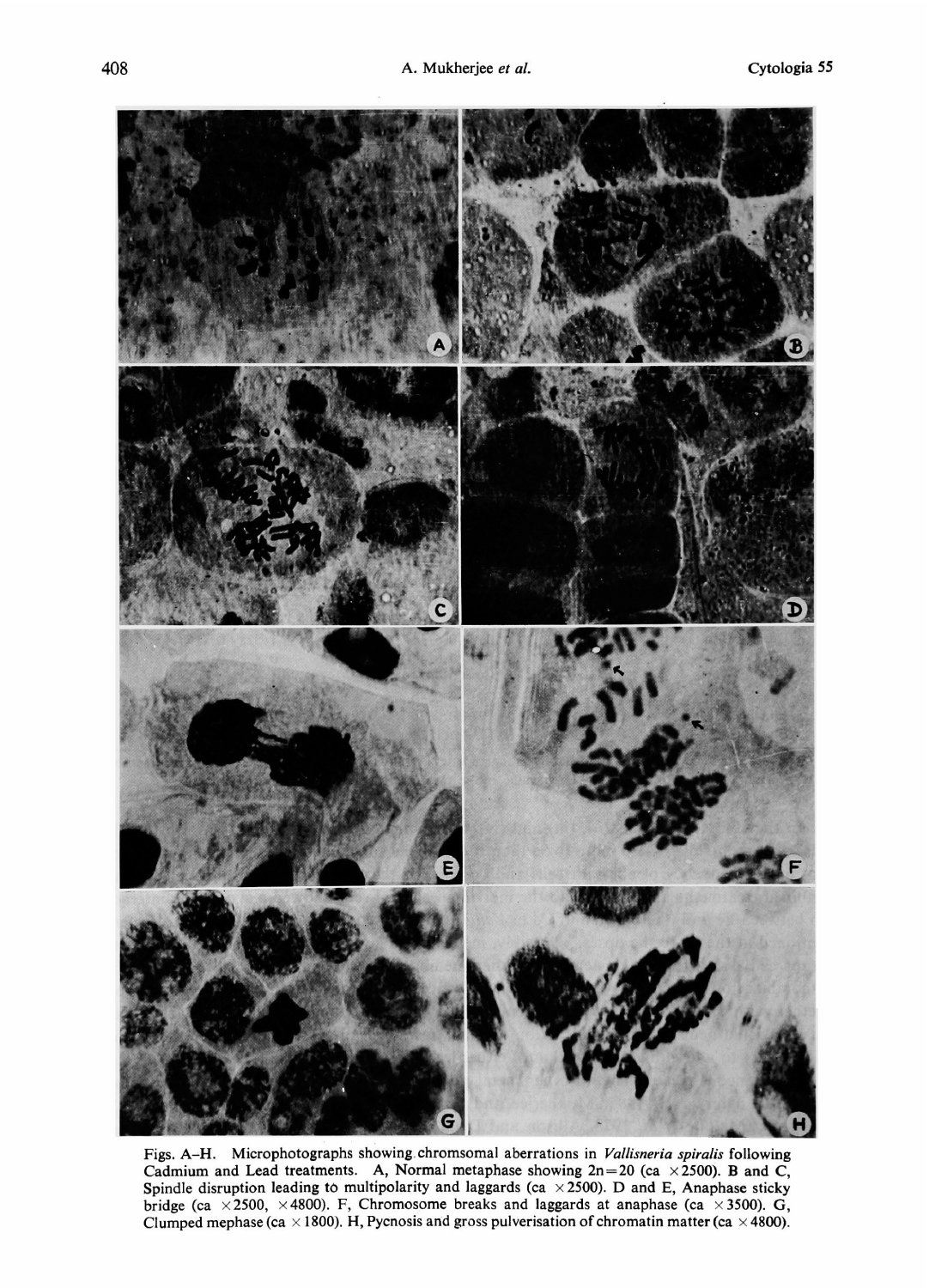observed in solution where the concentration of Cd was greater than that of Pb (Pietilainen 1975).

The amount of toxic metals retained as observed by atomic absorption spectrophotome tric (AAS) studies, attribute to the synergism observed between Cd and Zn or account for the antagonism observed between Pb and Fe. The concentration of Pb retained in the leaf tissues recorded after 24h and 72h of exposure, revealed that in the combination set (i) the amount of Pb decreased when administered in combination with Fe than when administered individual ly (Table 3). In combination sets (ii), (iii) and (iv), AAS studies showed that the amount of Pb or Cd retained in the leaf tissues was less when administered individually than when given in combination with Fe or Zn respectively. At these concentrations of toxic metals, the ad dition of ions of another metal further increased the toxicity. Hydroponic experiments with corn showed incresed toxicity of Cd by the addition of Zn to the nutrient solution (Malone et al. 1978).

| Table 3. Accumulation of Pb and Cd in leaf tissue of Vallisneria spiralis L |  |  |  |  |
|-----------------------------------------------------------------------------|--|--|--|--|
|                                                                             |  |  |  |  |

| Treatment with<br>concentration | Cd accumulated<br>$(mg kg^{-1} DW)^*$ |                  | Pb accumulated<br>$(mg kg^{-1} DW)^*$ |                  |  |
|---------------------------------|---------------------------------------|------------------|---------------------------------------|------------------|--|
| $(mgl^{-1})$                    | 72 hr<br>24 <sub>hr</sub>             |                  | 24 <sub>hr</sub>                      | 72 <sub>hr</sub> |  |
| Cd(1)                           | $0.001 + 0.0008$                      | $0.002 + 0.001$  |                                       |                  |  |
| Cd(10)                          | $0.003 + 0.001$                       | $0.004 + 0.001$  |                                       |                  |  |
| $Cd(1) + Zn(1)$                 | $0.004 + 0.001$                       | $0.0035 + 0.002$ |                                       |                  |  |
| $Cd(10)+Zn(1)$                  | $0.005 + 0.002$                       | $0.004 + 0.002$  |                                       |                  |  |
| Pb(1)                           |                                       |                  | $0.012 + 0.001$                       | $0.014 + 0.001$  |  |
| Pb(10)                          |                                       |                  | $0.014 + 0.002$                       | $0.016 + 0.001$  |  |
| Pb $(1) + Fe(1)$                |                                       |                  | $0.008 + 0.001$                       | $0.011 + 0.002$  |  |
| Pb $(10) + Fe(1)$               |                                       |                  | $0.015 + 0.003$                       | $0.016 + 0.002$  |  |

\* Data represents mean values $\pm$ S.D. for 10 samples.

### Conclusion

An overall assessment thus confirms that with respect to the parameters studied, Fe could antagonise the cytotoxicity of low concentrations of Pb while Zn enhanced the cytotoxicity of low and higher doses of Cd in the submerged aquatic plant, Vallisneria spiralis L.

#### Summary

The cytotoxic effects of cadmium and lead: non-essential trace metals in combination with important trace elements-zinc and iron respectively were studied on cell division and chromosomal aberrations in leaf-tip cells of Vallisneria spiralis L., a submerged aquatic plant. The results showed that the toxic effects of lower concentrations of heavy metal lead, with respect to the parameters mentioned, could be antagonised by the essential metal iron. Zinc, on the other hand, further accentuated the effect of cadmium: the frequency of dividing cells decreased and the percentages of chromosomal aberrations were significantly high in the com bination sets.

#### Key words

Cytotoxicity, metal-metal interactions, antagonism, synergism, heavy metals, essential elements, Vallisneria spiralis L.